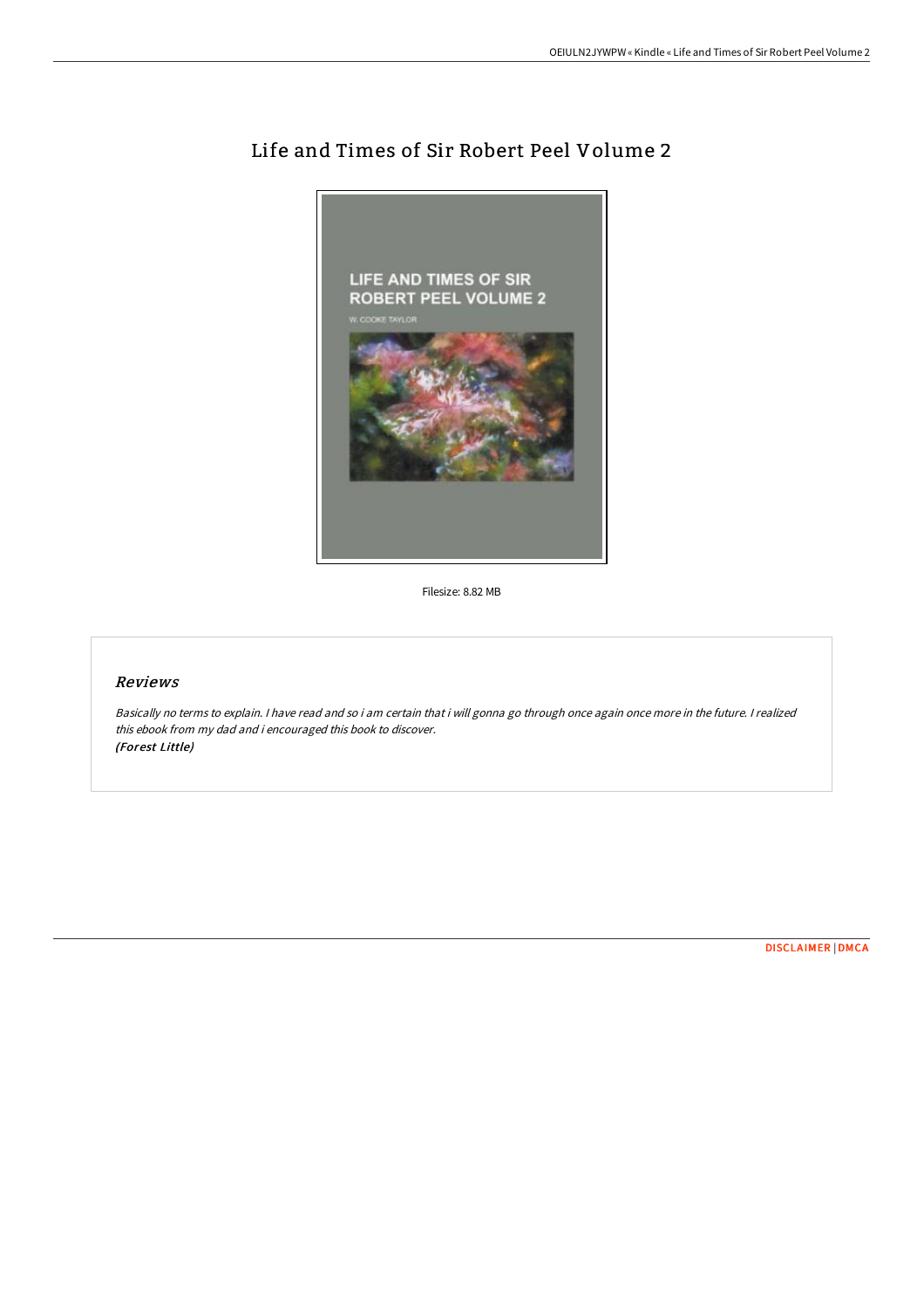### LIFE AND TIMES OF SIR ROBERT PEEL VOLUME 2



**DOWNLOAD PDF** 

RareBooksClub. Paperback. Book Condition: New. This item is printed on demand. Paperback. 34 pages. Original publisher: Washington, D. C. : U. S. Executive Office of the President, 2009 OCLC Number: (OCoLC)607091180 Subject: Manufacturing industries -- United States. Excerpt: . . . seeking nearly 200 billion over ten years in Pell grant scholarships and tax credits for colleges. Create a New College Access and Completion Fund. In his 2010 Budget proposal, President Obama included a five-year, 2. 5 billion fund to build federal-state-local partnerships aimed at improving college access and completion, particularly for individuals from disadvantaged backgrounds. These funds would be used to evaluate programs aimed at increasing college enrollment and graduation and to grow and bring to scale programs that are proven to be successful. Early Childhood and K-12 Education Improve Americas math and science education. To create a competitive manufacturing workforce we must improve Americans math and science education. The Recovery Act provided funds to be used as a down payment toward the goal of tripling the annual number of the National Science Foundations ( NSFs ) Graduate Research Fellowships. The President has also proposed more funding for NSFs Advanced Technological Education Program, which focuses on two year colleges and supports partnerships between academic institutions and employers to promote improvement in the education of science and engineering technicians. Strengthen K-12 schools. The Obama Administration has undertaken a number of initiatives to improve teacher quality, turn around failing schools and increase accountability for results. Through investing in the Innovation Fund, the Administration will support the efforts of school districts and non-profit organizations with track records of success in raising student achievement. The President has also made significant investments in improving teacher effectiveness. Expand high-quality early education. Education begins at birth, and studies show clear benefits to providing children. . ....

Read Life and Times of Sir Robert Peel [Volume](http://bookera.tech/life-and-times-of-sir-robert-peel-volume-2.html) 2 Online h [Download](http://bookera.tech/life-and-times-of-sir-robert-peel-volume-2.html) PDF Life and Times of Sir Robert Peel Volume 2